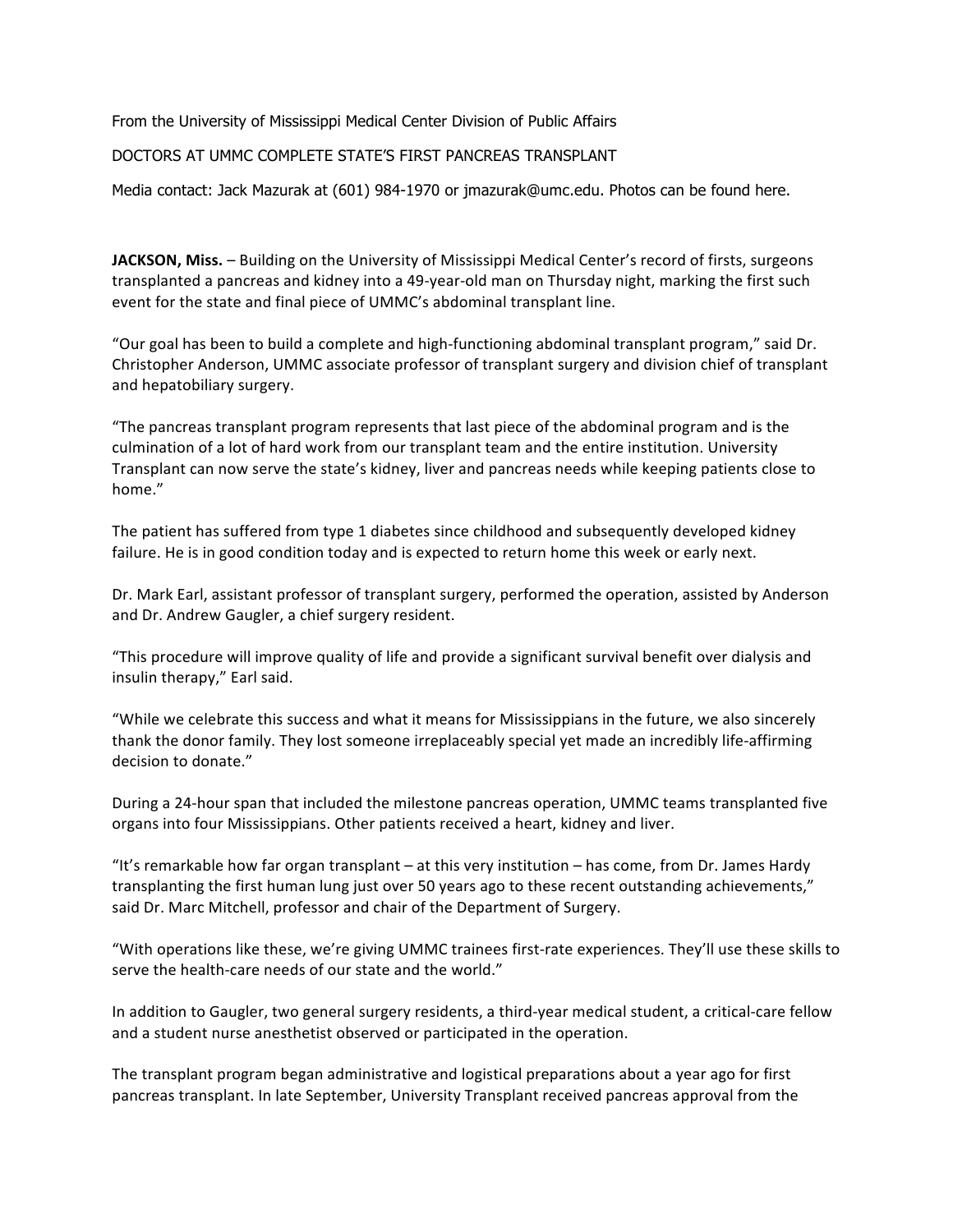United Network for Organ Sharing, the nation's non‐profit oversight organization for transplantation.

"The patient was listed in October and we've been waiting on suitable organs to become available. Organs for transplantation are an incredibly scarce, precious resource and a pancreas is one of the rarest," Earl said.

Transplants require broad coordination between medical and surgical faculty members, the Mississippi Organ Recovery Agency, operating‐room nurses, techs, administration, laboratory staff, blood bank employees, intensive care unit members and transplant‐floor nurses.

The continuum of care surrounding each transplant, including the four last week, speaks to the caliber of employees UMMC, said Dr. William Little, professor and chair of the Department of Medicine.

"When you look at how many people play a role in operations like these, the care beforehand, preparation, execution and long‐term follow‐up, it really indicates the high quality of care at our institution," Little said.

"You also have to recognize, many UMMC faculty members, fellows and students research the very diseases that Mississippians suffer most, including heart disease, diabetes, liver, kidney, obesity and hypertension. In that sense, we're working to prevent disease progression that leads to organ failure."

The pancreas, part of both the digestion and endocrine systems, is located deep in the abdomen, behind the stomach and is connected to the small intestine.

It produces insulin and several other hormones, and pancreatic enzymes, which it secretes into a person's intestine as it leaves the stomach for further digestion and absorption in the small intestine.

Its hormones help the body regulate blood sugar levels, and its pancreatic enzymes help break down carbohydrates, protein and fats during digestion.

Dr. Kenneth Kokko, associate professor of nephrology and renal transplant program medical director, said the pancreas will prolong the life of the patient's new kidney.

"It could also have the added benefit of preventing severe hypoglycemic episodes which further complicate the care of these patients," Kokko said.

Dr. Steven Wagner, assistant professor of nephrology, said years of diabetes weakened the patient's kidneys.

"The reason he has diabetes is that his pancreas is not making insulin. Replacing the pancreas will effectively treat his diabetes, and he shouldn't need to inject insulin anymore," Wagner said. "That's pretty life changing, to not have to inject. Diabetes ends up controlling your life."

Thanks to the new kidney he also shouldn't need to dialyze any more, an all‐night, every‐night process he underwent at home.

Wagner said the patient's overall healthy lifestyle made him a good candidate.